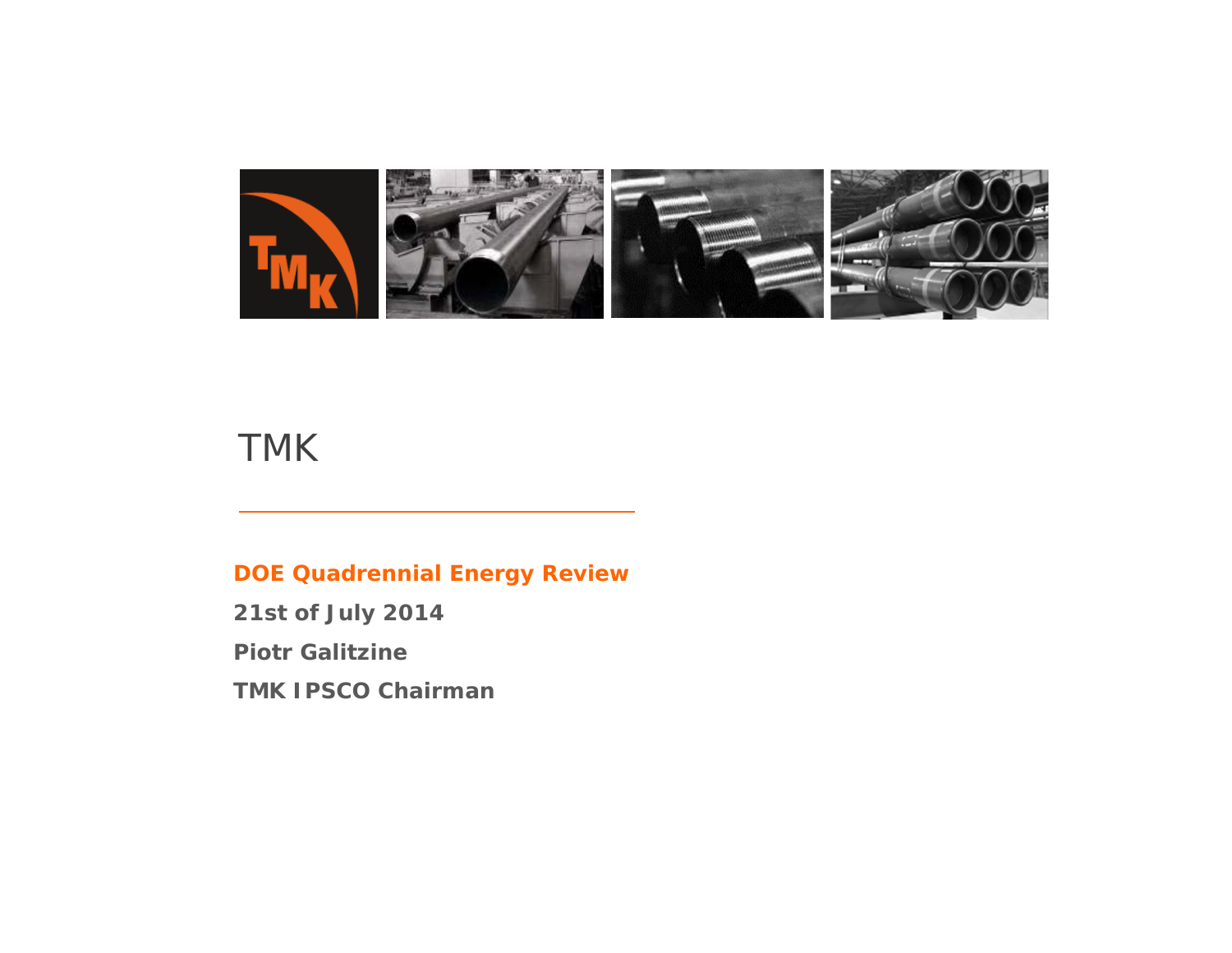### **Disclaimer**



No representation or warranty (express or implied) is made as to, and no reliance should be placed on, the fairness, accuracy or completeness of the information contained herein and, accordingly, none of the Company, or any of its shareholders or subsidiaries or any of such person's officers or employees accepts any liability whatsoever arising directly or indirectly from the use of this presentation.

This presentation contains certain forward-looking statements that involve known and unknown risks, uncertainties and other factors which may cause the Company's actual results, performance or achievements to be materially different from any future results, performance or achievements expressed or implied by such forward-looking statements. OAO TMK does not undertake any responsibility to update these forward-looking statements, whether as <sup>a</sup> result of new information, future events or otherwise.

This presentation contains statistics and other data on OAO TMK's industry, including market share information, that have been derived from both third party sources and from internal sources. Market statistics and industry data are subject to uncertainty and are not necessarily reflective of market conditions. Market statistics and industry data that are derived from third party sources have not been independently verified by OAO TMK. Market statistics and industry data that have been derived in whole or in part from internal sources have not been verified by third party sources and OAO TMK cannot guarantee that <sup>a</sup> third party would obtain or generate the same results.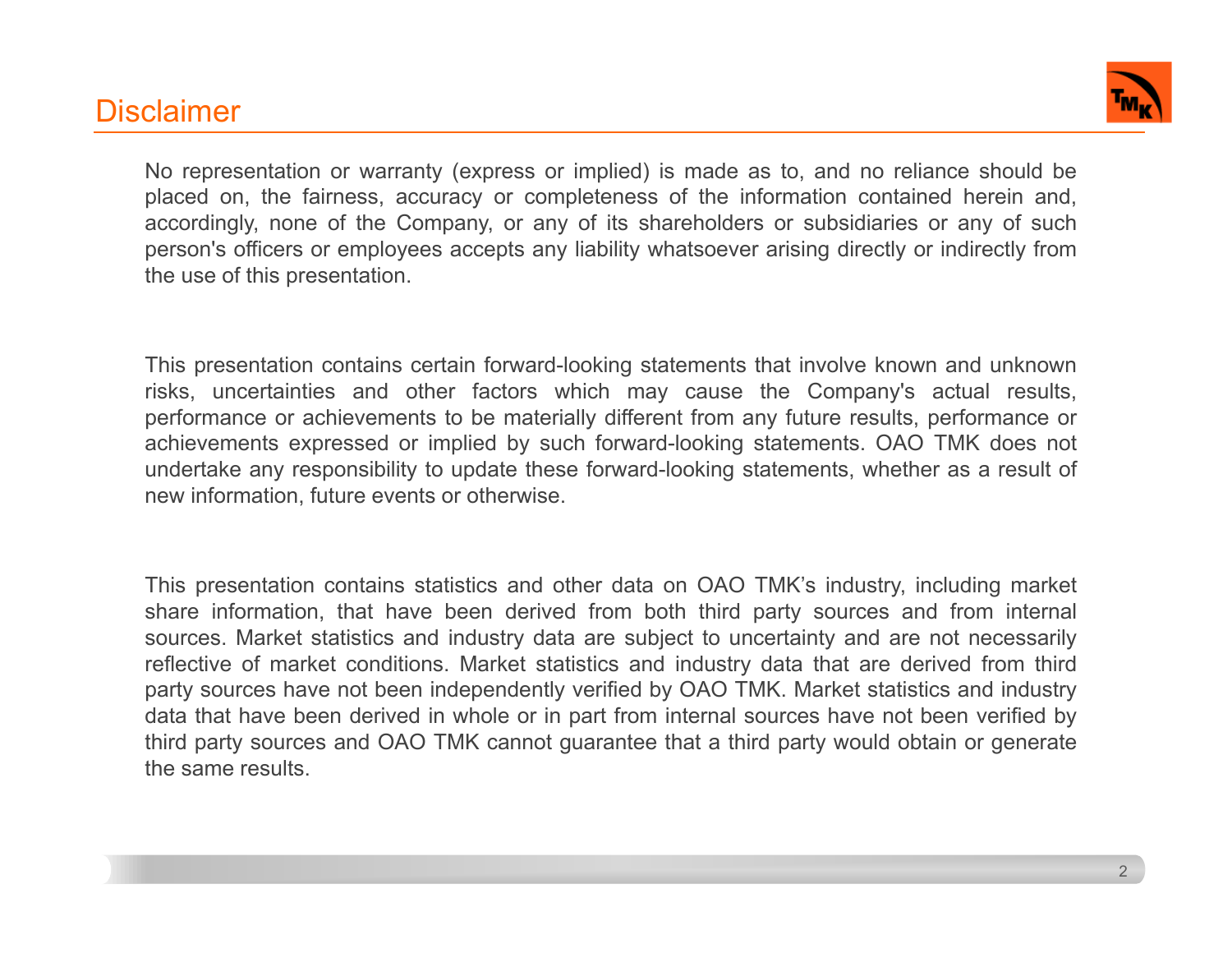

# TMK– Global Supplier of Full Range of Pipes for Oil and Gas Industry



#### *Source: TMK data*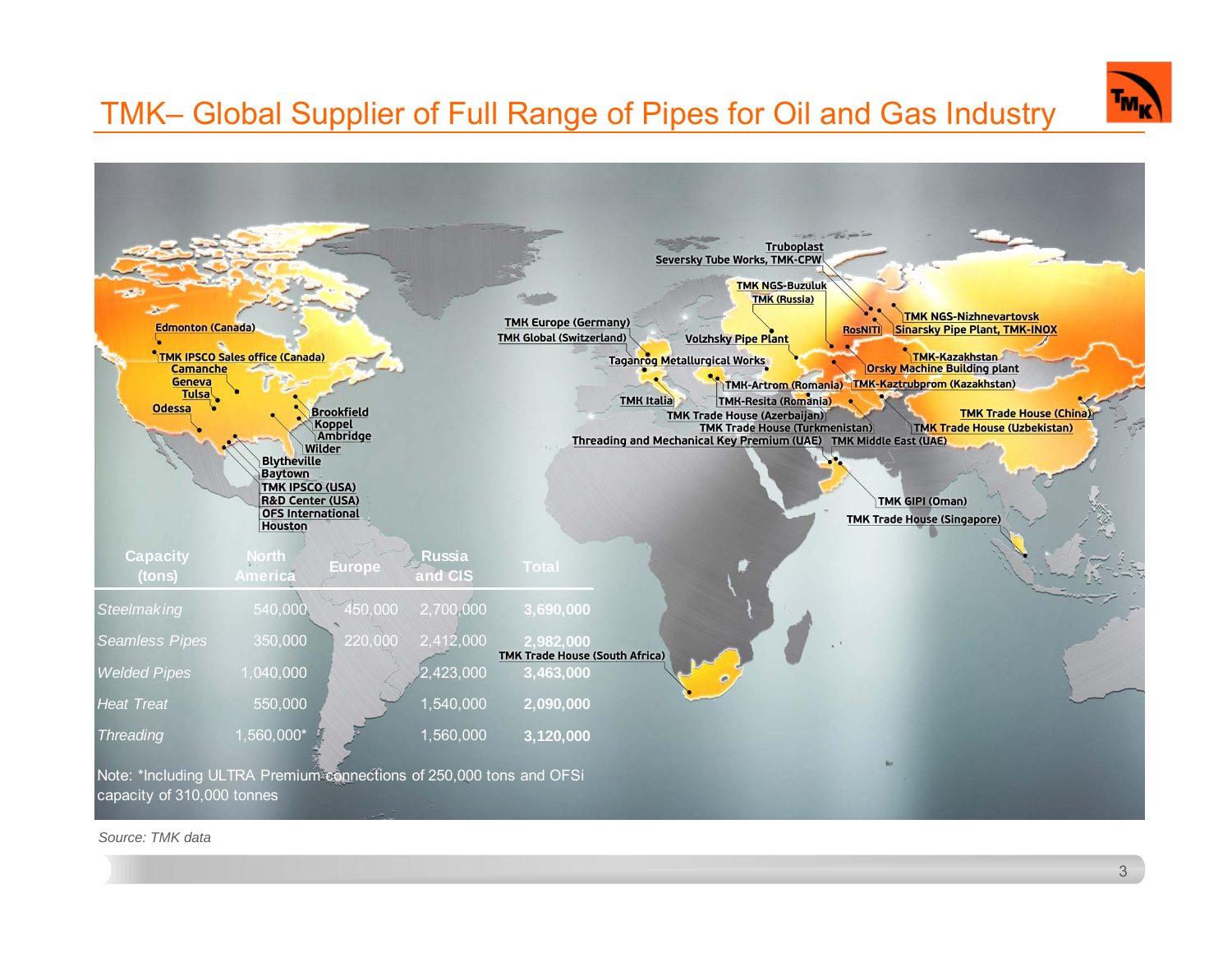# TMK Group Highlights

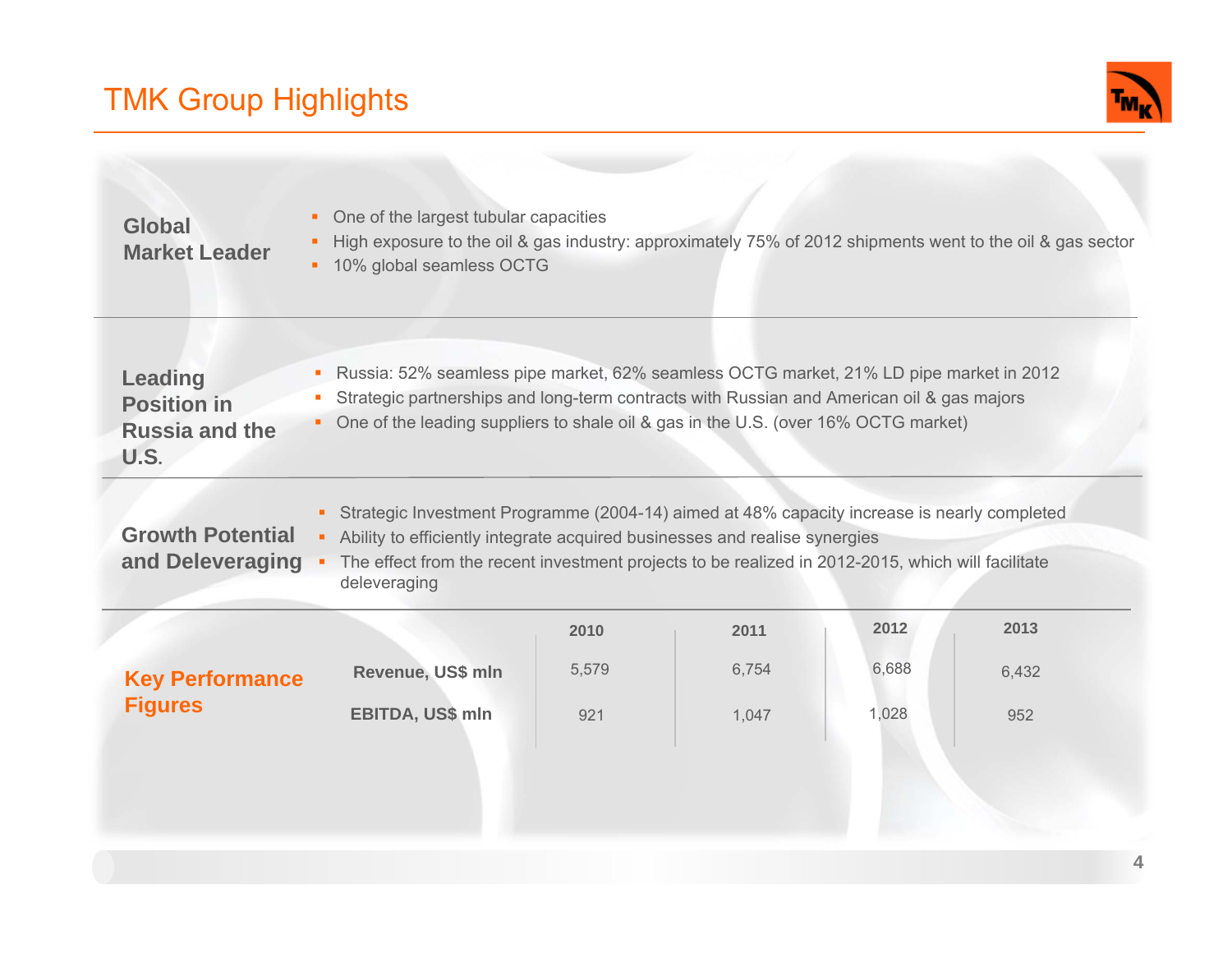## Gazprom's Eastern Program Creates Additional Demands



- On May 21, 2014 Gazprom and CNPC signed the contract for the Russian pipeline gas supply to China. The 30-year contract stipulates gas supplies in the amount of 38 billion cubic meters of gas per year
- × In 2015, Gazprom will start pre-developing the gas deposit of the Chayandinskoye field and constructing the first string of the Power of Siberia gas transmission system
- $\mathbf{r}$ In late 2018, it is planned to launch gas production from the Chayandinskoye field
- $\mathcal{L}_{\mathcal{A}}$  Power of Siberia project details: length – around 4,000 kilometers, diameter – 1,420 millimeters, working pressure – 9,8 Mpa, annual throughput – 61 billion cubic meters
- $\mathbf{r}$  Based on TMK's preliminary estimates:
	- Demand for LDP from Power of Siberia project could amount to 2.6 mln tonnes;
	- − Consumption of OCTG pipe (including premium connections) from Chayandinskoye and Kovyktinskoye fields could be up to 1 mln tonnes till 2020.



*Source: Gazprom*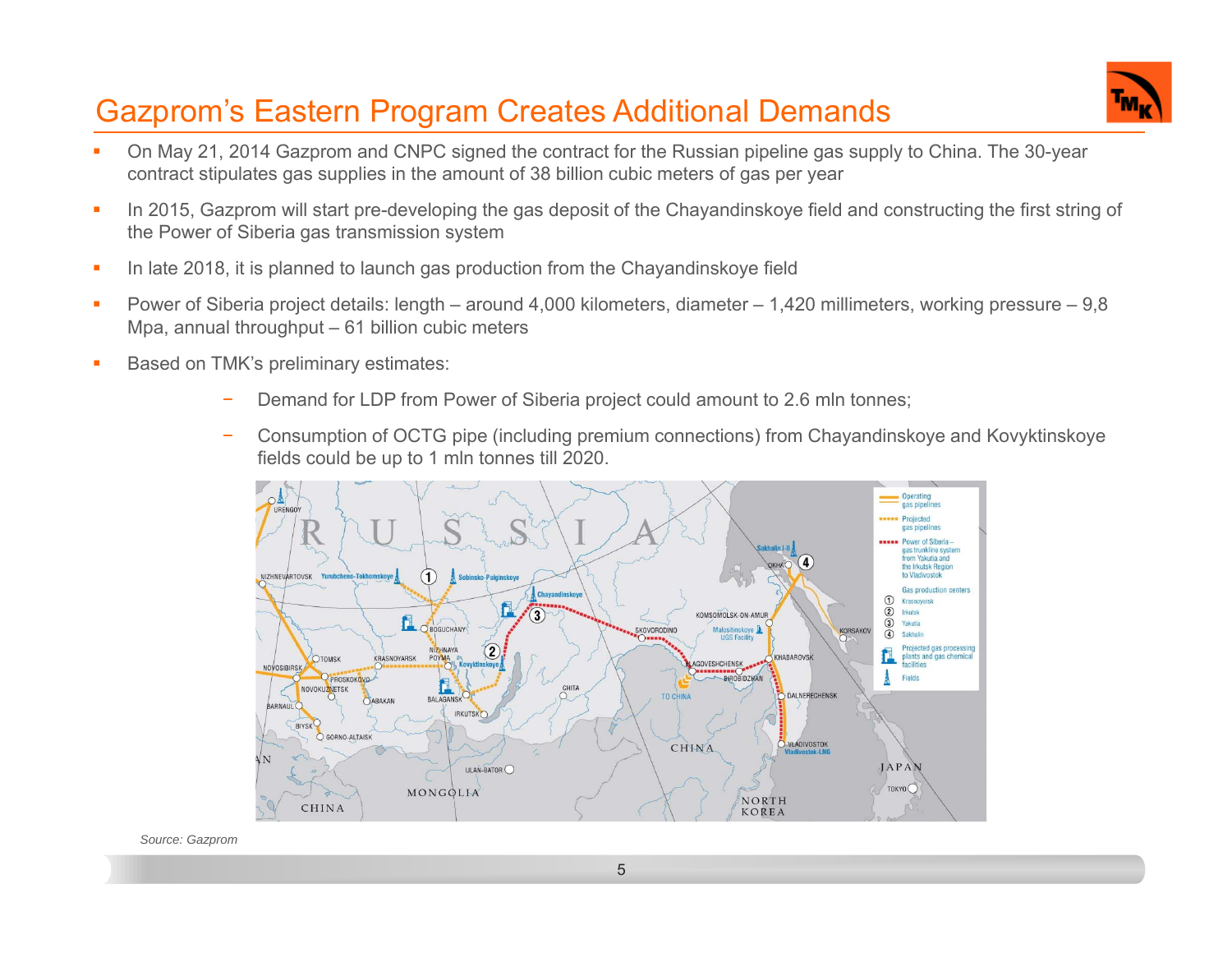

## U.S. Energy Mapping System: Crude and NGL Pipelines



*Source: EIA*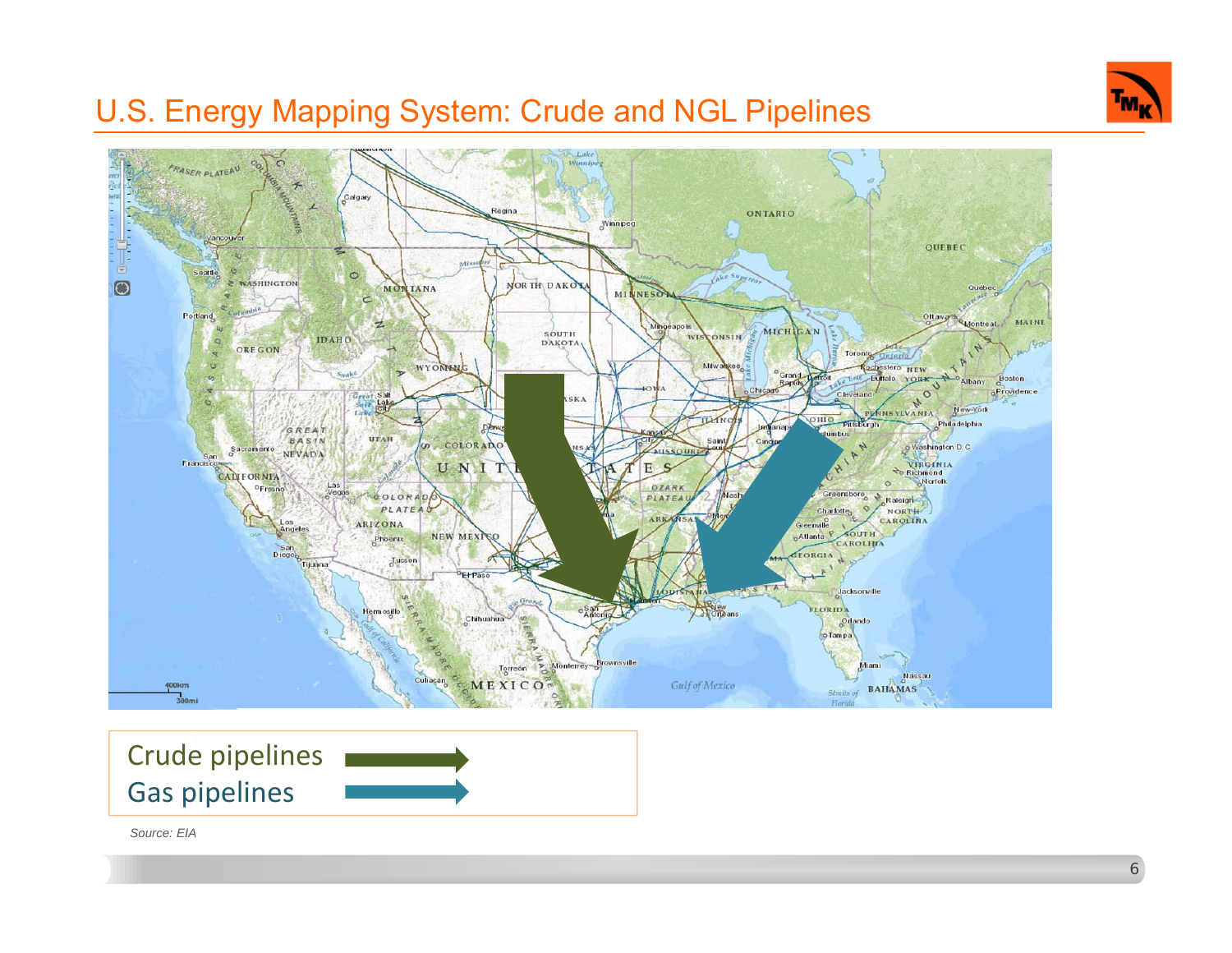

- $\bullet$  The US overtook Russia in gas production in 2009 for the first time, and again in 2011.
- $\bullet$  "No more oil onshore"? Russia leads the world in oil production with almost 11 million bbls/day, Saudi Arabia is second with 10.5 million, and the USA is third with 8.5 million bbls/day. We will reach 10 million bbls/day before 2020.
- $\bullet$  The US is importing 60% of its daily consumption of 19 million bbls. By the end of 2014, this will be 50%. Imports will go to zero by 2030.
- $\bullet$  The US is effectively exporting 3.6 million bbls/day in the form of oil and gas products already…
- $\bullet$  …and, beginning in 2015, will export LNG. By 2020, this export will amount to 11 bcf/day (15% of all gas production), providing no new licenses are granted; more if yes.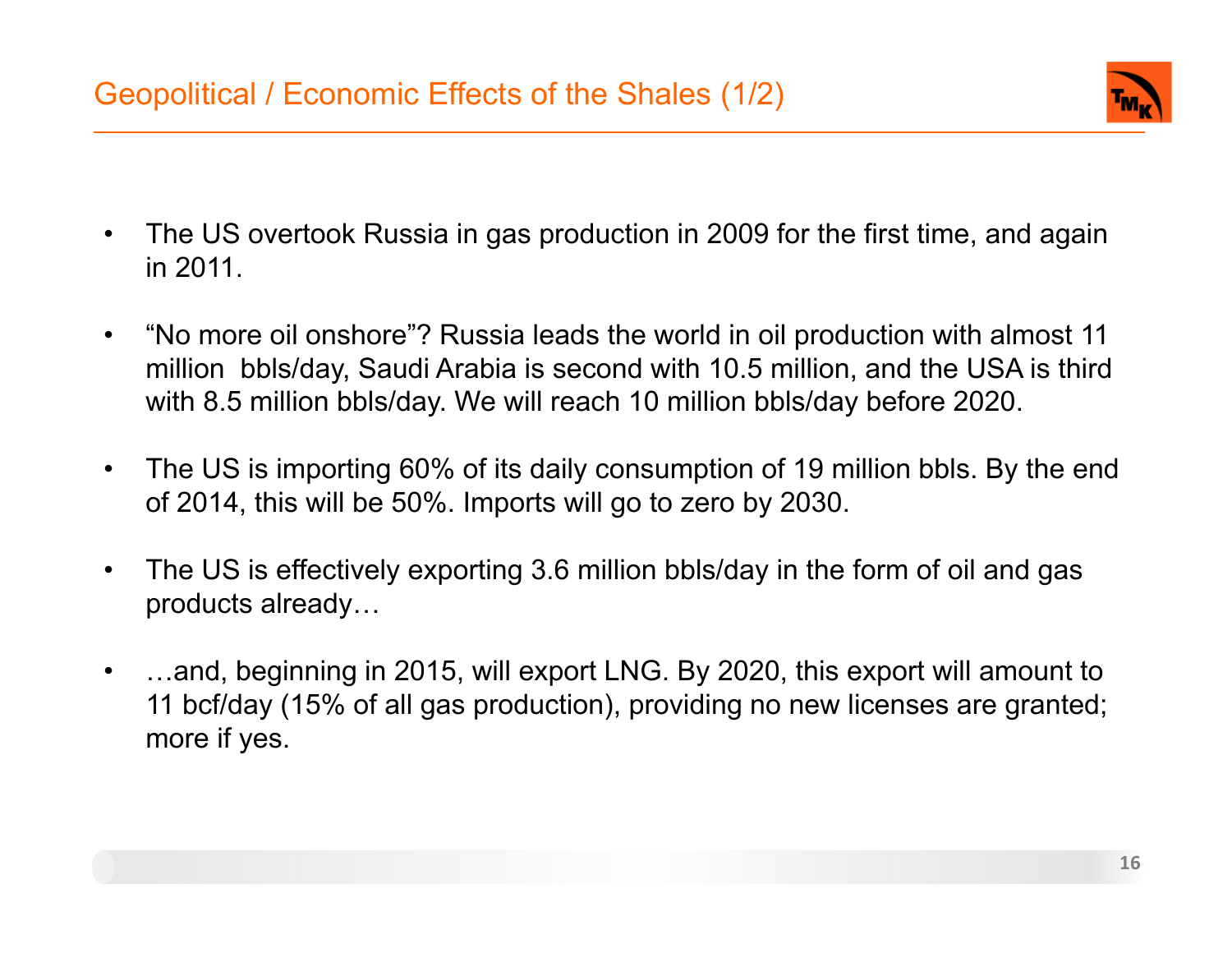

- Near term continued pricing and rig count softness BUT shift to unconventional drilling drives demand for seamless and premium pipe products.
- $\blacktriangleright$  Long term positive fundamentals for country with abundant natural gas – drop in gas prices led to increase in consumption:
	- $\mathcal{L}_{\mathcal{A}}$ **For feedstock** in petrochemical plants, LNG processing and exports.
	- $\overline{\phantom{a}}$  **For electricity. . .** Coal-fired electricity has dropped from 52% to 37.6% since 2000.
	- $\mathcal{L}_{\mathcal{A}}$  **For transportation. . .** California, New York, Utah, and Oklahoma are leading the way in natural gas vehicle infrastructure.
	- $\mathcal{L}_{\mathcal{A}}$  **For LNG exports. . .** 36 proposed LNG export projects total over 50% of 2011 U.S. dry gas production. Licenses for over 10 bcf/day already granted to seven projects.
- Growing demand for natural gas should support and further increase consumption of pipe and premium connections.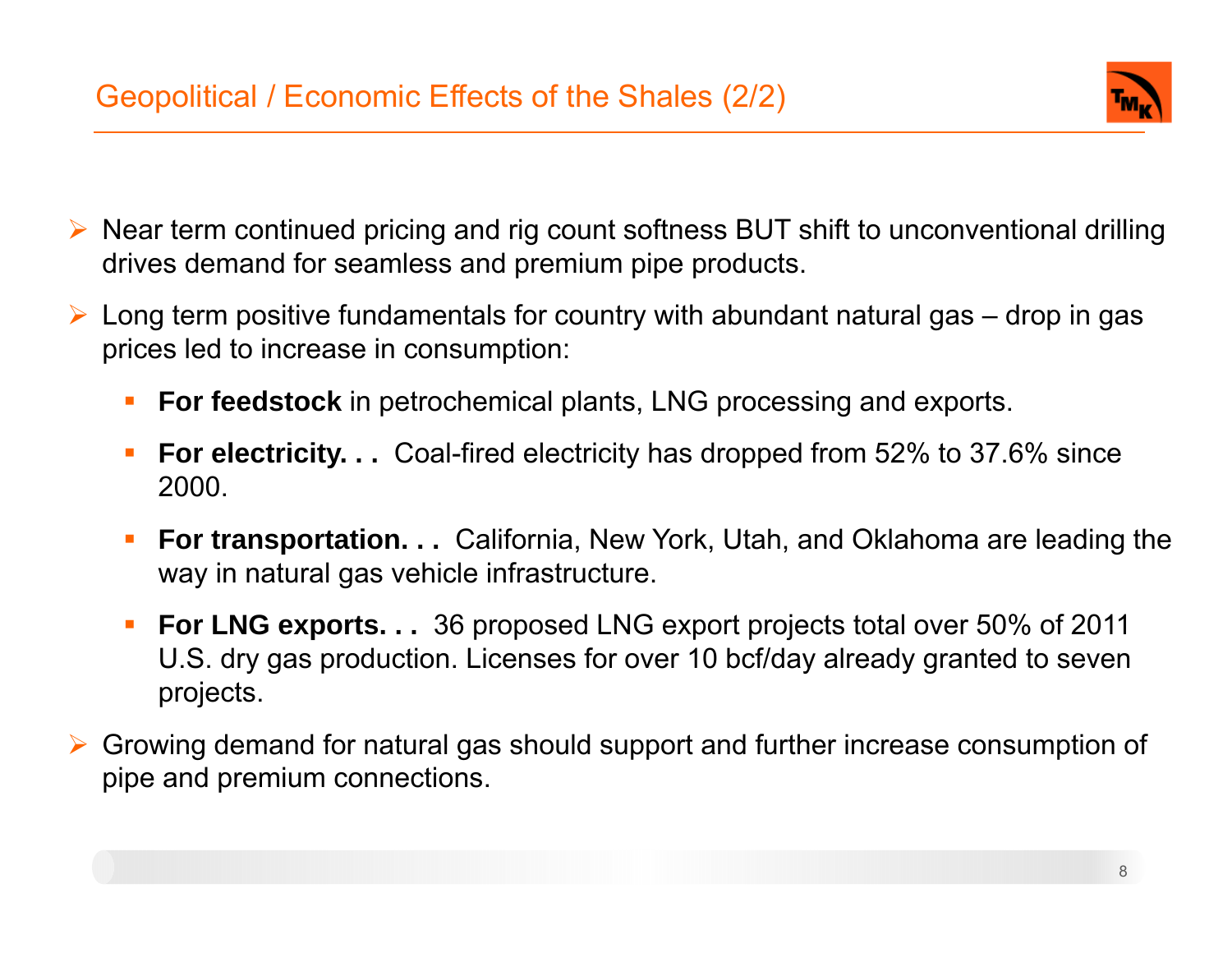#### Fall and Rise of US Natural Gas Prices• This rise is more than just **Henry Hub Natural Gas Spot Price** reinjection due to cold weather Natural gas spurring 83 major •**Dollars per Million Btu** industrial projects 2012-2019; 90-100 billion investment required\*  $20 -$  49 New Projects: 24 Petrochemical (incl. 10 crackers), 12 Steel, 8 Fertilizer, 15 2 Gas-to-liquids, 2 Paper and pulp\*; 25 Expansions: 15 10 Petrochemical, 8 Fertilizer, 2 Steel \*; 5 9 Restarts: 4 Fertilizer, 5 Petrochemical\* This demand-driven rise is the 0 2008 2010 2012 2014 ground-swell prior to the tsunami of LNG Exports **Source: EIA\*Source: Energy Ventures Analysis, Dec. 2013; NGSA**

9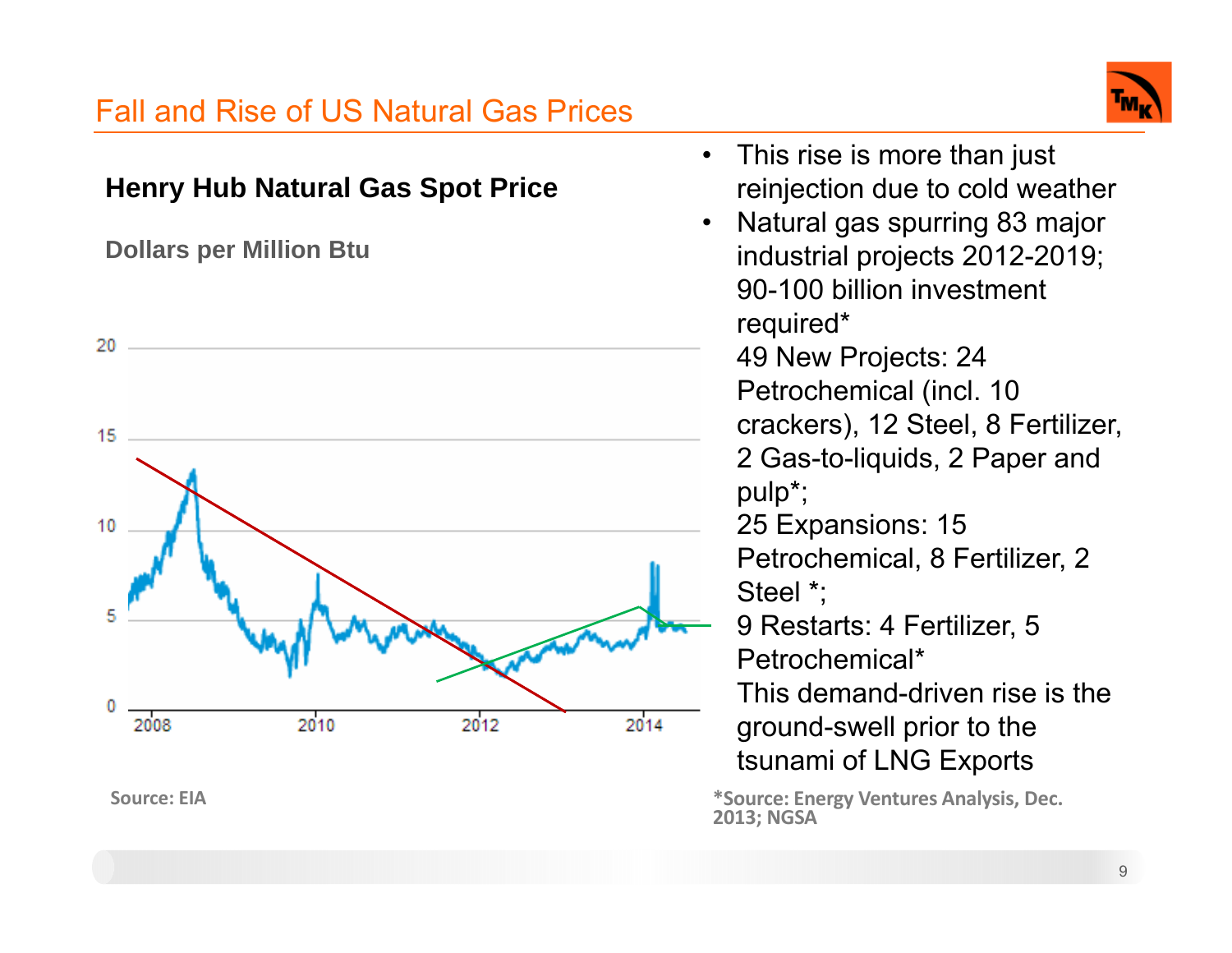# Application received by DOE/FE to Export Domestically Produced LNG from the Lower 48 States (as of April 18, 2014)



All Changes since March 24, 2014 Update are in red.

| Company                                                    | Quantity                                  | <b>FTA Applications</b> | <b>Non-FTA Applications</b>   |
|------------------------------------------------------------|-------------------------------------------|-------------------------|-------------------------------|
|                                                            |                                           | (Docket Number)         | (Docket Number)               |
| Sabine Pass Liquefaction, LLC                              | 2.2 billion cubic feet per<br>day (Bcf/d) | Approved (10-85-LNG)    | Approved (10-111-LNG)         |
| Freeport LNG Expansion, L.P. and FLNG<br>Liquefaction, LLC | 1.4 Bcf/d                                 | Approved (10-160-LNG)   | Approved (10-161-LNG)         |
| Lake Charles Exports, LLC                                  | 2.0 Bcf/d                                 | Approved (11-59-LNG)    | Approved (11-59-LNG)          |
| Carib Energy (USA) LLC                                     | 0.03 Bcf/d: FTA<br>0.06 Bcf/d: non-FTA    | Approved (11-71-LNG)    | Under DOE Review (11-141-LNG) |
| Dominion Cove Point LNG, LP                                | 1.0 Bcf/d: FTA<br>0.77 Bcf/d: non-FTA     | Approved (11-115-LNG)   | Approved (11-128-LNG)         |
| Jordan Cove Energy Project, L.P.                           | 1.2 Bcf/d: FTA<br>0.8 Bcf/d: non-FTA      | Approved (11-127-LNG)   | Approved (12-32-LNG)          |
| Cameron LNG, LLC                                           | 1.7 Bcf/d                                 | Approved (11-145-LNG)   | Approved (11-162-LNG)         |
| Freeport LNG Expansion, L.P. and FLNG<br>Liquefaction, LLC | 1.4 Bcf/d: FTA<br>0.4 Bcf/d: non-FTA      | Approved (12-06-LNG)    | Approved (11-161-LNG)         |
| <b>Gulf Coast LNG Export, LLC</b>                          | 2.8 Bcf/d                                 | Approved (12-05-LNG)    | Under DOE Review (12-05-LNG)  |
| <b>Gulf LNG Liquefaction Company, LLC</b>                  | 1.5 Bcf/d                                 | Approved (12-47-LNG)    | Under DOE Review (12-101-LNG) |
| LNG Development Company, LLC (d/b/a<br>Oregon LNG)         | 1.25 Bcf/d                                | Approved (12-48-LNG)    | Under DOE Review (12-77-LNG)  |
| SB Power Solutions Inc.                                    | 0.07 Bcf/d                                | Approved (12-50-LNG)    | n/a                           |
| Southern LNG Company, L.L.C.                               | 0.5 Bcf/d                                 | Approved (12-54-LNG)    | Under DOE Review (12-100-LNG) |
| Excelerate Liquefaction Solutions I, LLC                   | 1.38 Bcf/d                                | Approved (12-61-LNG)    | Under DOE Review (12-146-LNG) |
| <b>Golden Pass Products LLC</b>                            | 2.6 Bcf/d                                 | Approved (12-88 -LNG)   | Under DOE Review (12-156-LNG) |
| Cheniere Marketing, LLC                                    | 2.1 Bcf/d                                 | Approved (12-99-LNG)    | Under DOE Review (12-97-LNG)  |
| Main Pass Energy Hub, LLC                                  | 3.22 Bcf/d                                | Approved (12-114-LNG)   | n/a                           |
| CE FLNG, LLC                                               | 1.07 Bcf/d                                | Approved (12-123-LNG)   | Under DOE Review (12-123-LNG) |
| Waller LNG Services, LLC                                   | 0.16 Bcf/d: FTA<br>0.19 Bcf/d: non-FTA    | Approved (12-152-LNG)   | Under DOE Review (13-153-LNG) |

Source: USA Energy Department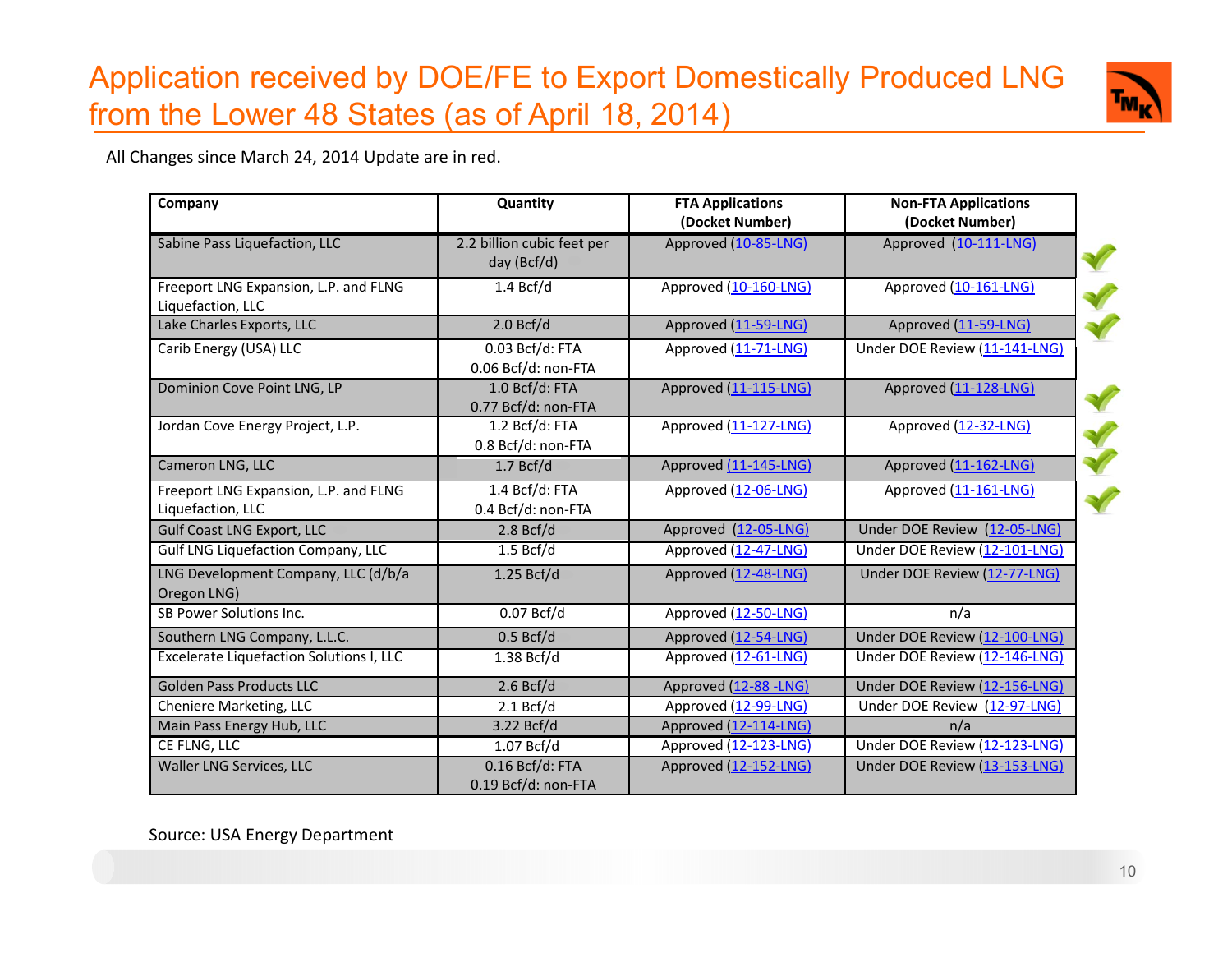# Application received by DOE/FE to Export Domestically Produced LNG from the Lower 48 States (as of April 18, 2014)



All Changes since March 24, 2014 update are in red.

| Company                                   | Quantity            | <b>FTA Applications</b>       | <b>Non-FTA Applications</b>   |
|-------------------------------------------|---------------------|-------------------------------|-------------------------------|
|                                           |                     | (Docket Number)               | (Docket Number)               |
| Pangea LNG (North America) Holdings, LLC  | 1.09 Bcf/d          | Approved (12-174-LNG)         | Under DOE Review (12-184-LNG) |
| Magnolia LNG, LLC                         | 0.54 Bcf/d          | Approved (12-183-LNG)         | n/a                           |
| Trunkline LNG Export, LLC                 | 2.0 Bcf/d           | Approved (13-04-LNG)          | Under DOE Review (13-04-LNG)  |
| Gasfin Development USA, LLC               | 0.2 Bcf/d           | Approved (13-06-LNG)          | Under DOE Review (13-161-LNG) |
| Freeport-McMoRan Energy LLC               | 3.22 Bcf/d          | Approved (13-26-LNG)          | Under DOE Review (13-26-LNG)  |
| Sabine Pass Liquefaction, LLC             | $0.28$ Bcf/d        | Approved (13-30-LNG)          | Under DOE Review (13-30-LNG)  |
| Sabine Pass Liquefaction, LLC             | 0.24 Bcf/d          | Approved (13-42-LNG)          | Under DOE Review (13-42-LNG)  |
| Venture Global LNG, LLC                   | 0.67 Bcf/d          | Approved (13-69-LNG)          | Under DOE Review (13-69-LNG)  |
| Advanced Energy Solutions, L.L.C.         | 0.02 Bcf/d          | Approved (13-104-LNG)         | n/a                           |
| Argent Marine Management, Inc.            | 0.003 Bcf/d         | Approved (13-105-LNG)         | n/a                           |
| <b>Eos LNG LLC</b>                        | 1.6 Bcf/d           | Approved (13-115-LNG)         | Under DOE Review (13-116-LNG) |
| Barca LNG LLC                             | 1.6 Bcf/d           | Approved (13-117-LNG)         | Under DOE Review (13-118-LNG) |
| Sabine Pass Liquefaction, LLC             | 0.86 Bcf/d          | Approved (13-121-LNG)         | Under DOE Review (13-121-LNG) |
| <b>Delfin LNG LLC</b>                     | 1.8 Bcf/d           | Approved (13-129-LNG)         | Under DOE Review (13-147-LNG) |
| Magnolia LNG, LLC                         | $0.54 Bcf/d$ : FTA  | Approved (13-131-LNG)         | Under DOE Review (13-132-LNG) |
|                                           | 1.08 Bcf/d: Non-FTA |                               |                               |
| Annova LNG LLC                            | $0.94$ Bcf/d        | Approved (13-140-LNG)         | n/a                           |
| <b>Texas LNG LLC</b>                      | 0.27 Bcf/d          | Pending Approval (13-160-LNG) | Under DOE Review (13-160-LNG) |
| Louisiana LNG Energy LLC                  | $0.28$ Bcf/d        | Pending Approval (14-19-LNG)  | Under DOE Review (14-29-LNG)  |
| <b>Clean Energy</b>                       | $0.14$ Bcf/d        | Pending Approval (14-54-LNG)  | n/a                           |
| Air Flow North America Corp.              | $0.001$ Bcf/d       | Pending Approval (14-53-LNG)  | n/a                           |
| <b>Alturas LLC</b>                        | 0.2 Bcf/d           | Pending Approval (14-55-LNG)  | n/a                           |
| Strom Inc.                                | 0.02 Bcf/d          | Pending Approval (14-56-LNG)  | n/a                           |
| Strom Inc.                                | $0.02$ Bcf/d        | n/a                           | Under DOE Review (14-57-LNG)  |
| Strom Inc.                                | 0.02 Bcf/d          | n/a                           | Under DOE Review (14-58-LNG)  |
| <b>Total of all Applications Received</b> |                     | 38.87 Bcf/d                   | 35.93 Bcf/d                   |

Source: USA Energy Department